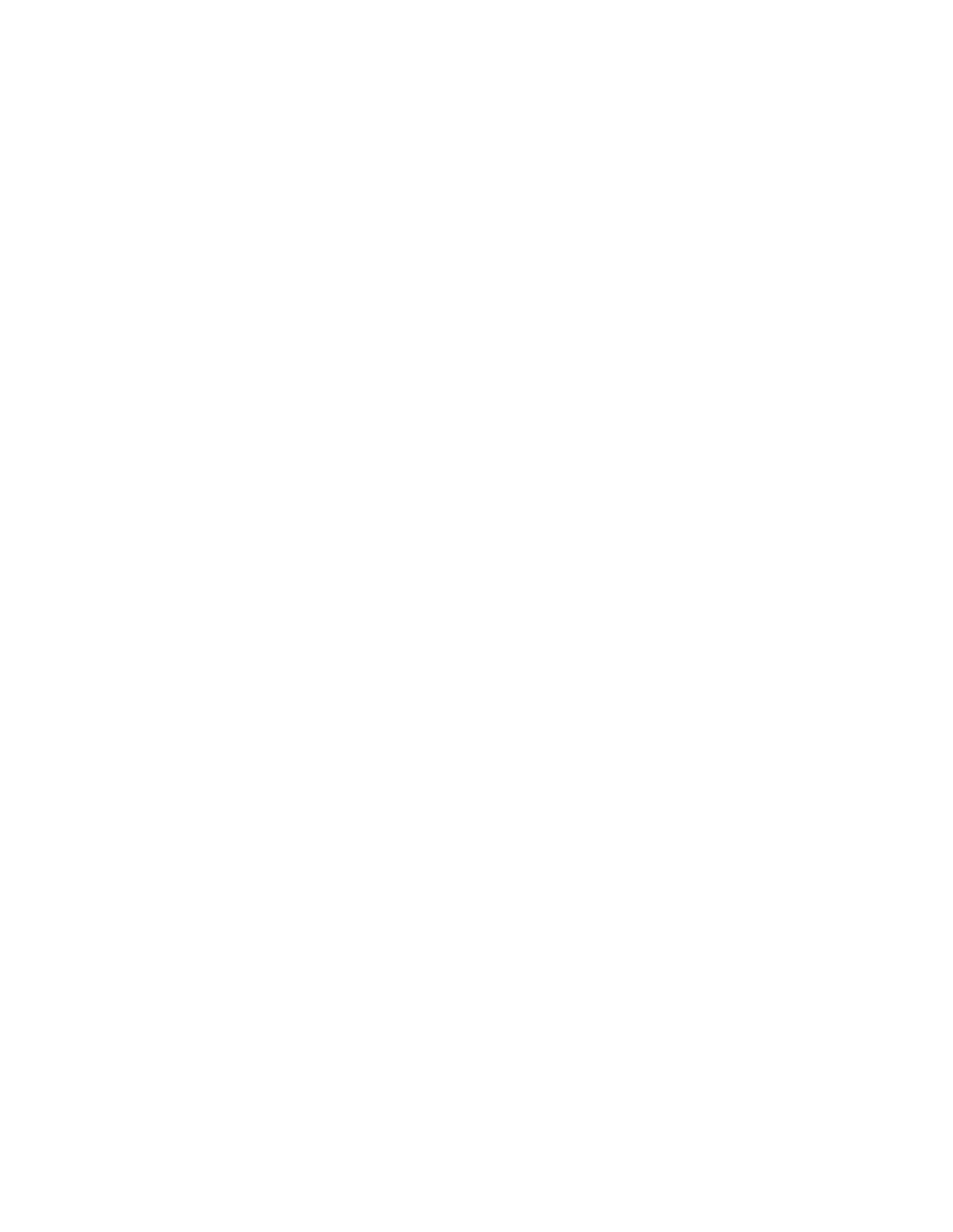# 5. DELIVERING A HIGH-PERFORMANCE GOVERNMENT

The work of the Federal Government has a tangible effect on people's lives, and the American people deserve a high-performing, effective Government—one that sets and meets ambitious goals for protecting individuals and communities, modernizes infrastructure, invests in children, and takes care of the most vulnerable.

High-performing organizations have developed a set of routines that drive a results-oriented culture. Whether these routines are explicit or implicit, every organization has a performance framework—a set of routines that defines success for the organization and a way of assessing progress. Grounded in proven management practices of high-performing organizations both private and public, the Federal Performance Framework focuses on defining mission success, engaging senior leaders to review progress using data-driven reviews, and reporting results transparently to the public.

An area of particular emphasis under the Biden-Harris Administration is the centrality of on-the-ground results and citizens' experiences with their Government, as outlined by Executive Order 14058, *Transforming Federal Customer Experience and Service Delivery to Rebuild Trust in Government* (December 13, 2021).

This chapter reviews the Federal Government's Performance Framework approach to performance management and its application by the Administration to improve outcomes in delivering a high-performance Government. It discusses the Federal Government's use of strategic planning and priority goal-setting to define success and regular data-driven performance reviews to remain on-track while highlighting the importance of improving service delivery and customer experience as a key element of this approach.

## RECOMMITING TO GOOD GOVERNMENT

The Administration is committed to using the Federal Performance Framework—originally authorized by Congress in 1993 with the Government Performance and Results (GPRA) Act and updated in 2010 with the GPRA Modernization Act (GPRAMA)—to make a difference in the lives of the American people. Federal agencies will use these practices and routines to shift the Government's focus from programs to people; from the means of Government to its ends; and from rules to values. This systems-focused approach allows the Federal Government's budget and performance frameworks to operate concurrently, helping to ensure that objectives are resourced efficiently, effectively, and with accountability.

At the beginning of each new administration term, in tandem with the preparation of the President's Budget, each Federal agency produces a revised four-year Strategic Plan, which sets out the long-term objectives the agency hopes to accomplish. By defining from the start of an administration what strategic priorities and objectives the agency aims to achieve, what actions the agency will take to realize those priorities, and how the agency will deal with challenges and risks that may hinder progress, a new administration can ensure the deliberateness of sound planning and resourcing that will be needed to drive effectiveness of multi-year execution efforts to follow.

This commitment to good Government—using the increasing array of management tools incorporated within the Federal Performance Framework to strive toward an equitable, effective, and accountable Government that delivers results for all—is evident in the Administration's efforts over the last year, including its development and launch of the President's Management Agenda

 $(PMA)$ ,<sup>1</sup> informed by values of equity, dignity, accountability, and results and supported by a commitment to evidence through a first-ever PMA Learning Agenda.<sup>2</sup> For example, in March 2021, OMB reestablished the Federal Performance Framework and its associated OMB guidance,<sup>3</sup> including guidance on strategic planning, performance management and measurement, risk management, evidence-building, program management, and other related management disciplines that are common tools of any high-performing organization. These management approaches were also emphasized in OMB's March 2021 guidance for implementing the American Rescue Plan. $^{4}$  In addition, in June 2021, pursuant to the President's memorandum on scientific integrity and evidence-based policymaking, OMB issued guidance to agencies emphasizing the importance of a culture of evidence that expanded and reaffirmed previous OMB guidance on Learning Agendas and Annual Evaluation Plans.<sup>5</sup> For more information on the Budget's related

<sup>2</sup> The PMA Learning Agenda, available at *[https://www.perfor](https://www.performance.gov/pma/learning-agenda/)[mance.gov/pma/learning-agenda](https://www.performance.gov/pma/learning-agenda/)*.

<sup>3</sup> U.S. Office of Management and Budget (OMB). (2021, March 24). Update to Implementation of Performance Management Statutes. Memorandum for the Heads of Executive Departments and Agencies, *[M-21-22](https://www.whitehouse.gov/wp-content/uploads/2021/03/M-21-22.pdf)*.

<sup>4</sup> U.S. Office of Management and Budget (OMB). (2021, March 19). Promoting Public Trust in the Federal Government through Effective Implementation of the American Rescue Plan Act and Stewardship of the Taxpayer Resources. Memorandums for the Heads of Executive Departments and Agencies, *[M-21-20](https://www.whitehouse.gov/wp-content/uploads/2021/03/M_21_20.pdf)*.

<sup>5</sup> U.S. Office of Management and Budget (OMB). (2021, June 30). Evidence-Based Policymaking: Learning Agendas and Annual Evalu-

<sup>&</sup>lt;sup>1</sup> U.S. Office of Management and Budget (OMB). (2021, November 18). *[The Biden-Harris Management Agenda Vision: Toward an Equi](https://assets.performance.gov/PMA/Biden-Harris_Management_Agenda_Vision_11-18.pdf)[table, Effective, and Accountable that Delivers Results for All](https://assets.performance.gov/PMA/Biden-Harris_Management_Agenda_Vision_11-18.pdf)*.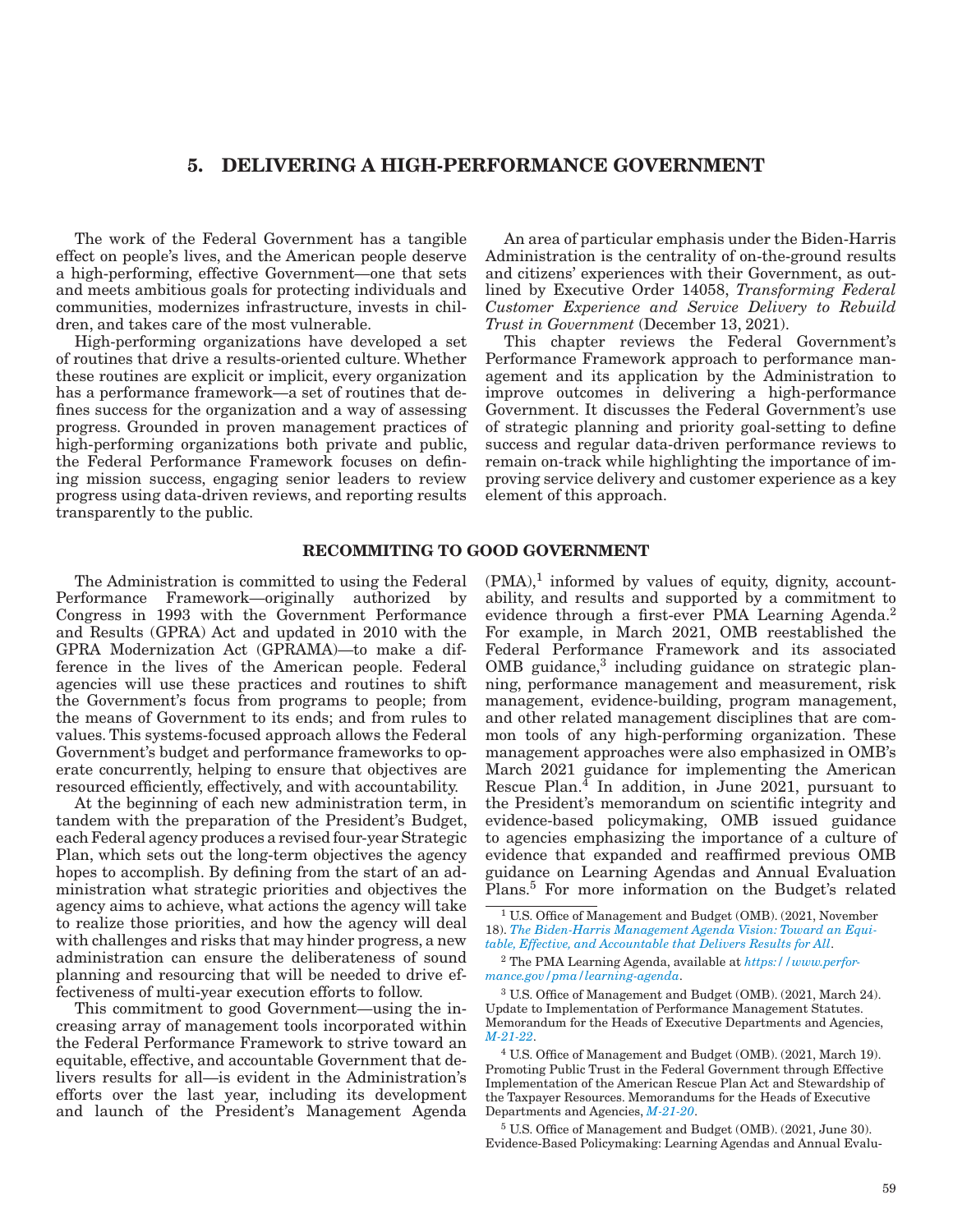investments in evidence-building capacity and program evaluation, see Chapter 6, "Building and Using Evidence to Improve Government Effectiveness." OMB also has resumed tri-lateral meetings with the Comptroller General of the U.S. Government Accountability Office (GAO), OMB's Deputy Director for Management, and agency leadership on high-risk issues identified by GAO. In December, the President signed Executive Order 14058,

ation Plans. Memorandums for the Heads of Executive Departments and Agencies, *[M-21-27](https://www.whitehouse.gov/wp-content/uploads/2021/06/M-21-27.pdf)*.

*Transforming Federal Customer Experience and Service Delivery to Rebuild Trust in Government*. 6

The Administration's actions in 2021 reflect a concerted, coordinated management approach to achieving the ends of Government. By using the Federal Performance Framework to communicate its goals, showing the public its plans to get there, and then being transparent about its results, the Administration seeks to build trust with the American public.

<sup>6</sup> President Joseph R. Biden, Jr. *[Executive Order 14058](https://www.whitehouse.gov/briefing-room/presidential-actions/2021/12/13/executive-order-on-transforming-federal-customer-experience-and-service-delivery-to-rebuild-trust-in-government/)*, Transforming Federal Customer Experience and Service Delivery To Rebuild Trust in Government. December 13, 2021.

# DEFINING SUCCESS THROUGH STRATEGIC PLANNING AND PRIORITY GOAL SETTING

#### 2022-2026 Agency Strategic Plans

Over the course of the past year, agencies have been developing new Agency Strategic Plans covering 2022- 2026, which are being released with the Budget. Agencies have identified strategic goals, strategic objectives, and Agency Priority Goals (APGs) that reflect the bottom line of Government advancing outcomes across key Administration priorities, including improving customer experience, advancing equity, combatting climate change, improving the Nation's infrastructure, and meeting the health, welfare, and economic challenges of the COVID-19 pandemic.

Strategic planning and priority goal setting are common tools designed to set the direction of an organization. Research exploring the relationship of this planning to organizational performance has shown it has a positive impact on organizational performance in both public and private sectors across international settings, and is most powerful as a predictor of organizational effectiveness.7 The Agency Strategic Plan defines the agency mission, long-term goals and objectives to achieve those goals, strategies planned, and the approaches it will use to monitor its progress in addressing specific national problems, needs, challenges, and opportunities related to its mission.

Examples of 2022-2026 Agency Strategic Objectives being established to prioritize and coordinate operational efforts, activities, and resources to advance some of the Administration's pressing policy priorities include:

- *Department of the Treasury, 1.3.* Economically Resilient Communities: Promote equitable financial recovery and growth through support and flow of capital to small businesses, households, and underserved communities.
- *Department of Justice, 2.4.* Enhance Cybersecurity and Fight Cybercrime.
- *Department of Transportation, 2.4.* Resilient Supply Chains: Modernize infrastructure for safer

and more efficient movement of goods to support the U.S. economy while maintaining community and regional livability, as well as supply chain resiliency.

- *Department of Energy, 1.2.* Drive deployment of clean technologies at scale and pace.
- *Department of Health and Human Services, 1.3.* Expand equitable access to comprehensive, community-based, innovative, and culturally-competent healthcare services while addressing social determinants of health.
- *Small Business Administration, 1.4.* Build back an inclusive and proficient small business contracting base ready to compete for all Federal procurement opportunities.
- *Department of Agriculture, 4.1.* Increase food security through assistance and access to nutritious and affordable food.

## Innovations Highlighted in Agencies' 2022-2026 Strategic Plans

Through collaboration and knowledge-sharing facilitated by the Strategic Planning Working Group, agencies continued to innovate in both the process coordinated internally for producing their Strategic Plans, as well as the design, structure, and visualization of content contained within the plans.

## Visuals to Crosswalk Themes and Goals

One example illustrated in the figure below is the use of tables that crosswalk themes of Administration and agency priorities – notably, equity, climate change, and customer experience – to agency strategic goals and objectives, and the components to lead implementation efforts. These graphical depictions offered simple yet powerful visuals for coherently communicating planning and goal frameworks.

<sup>7</sup> George, Bert, Walker, Richard, and Monster, Joost. (2019). "Does Strategic Planning Improve Organizational Performance? A Meta-Analysis." Public Administration Review, 79(6): 810-819.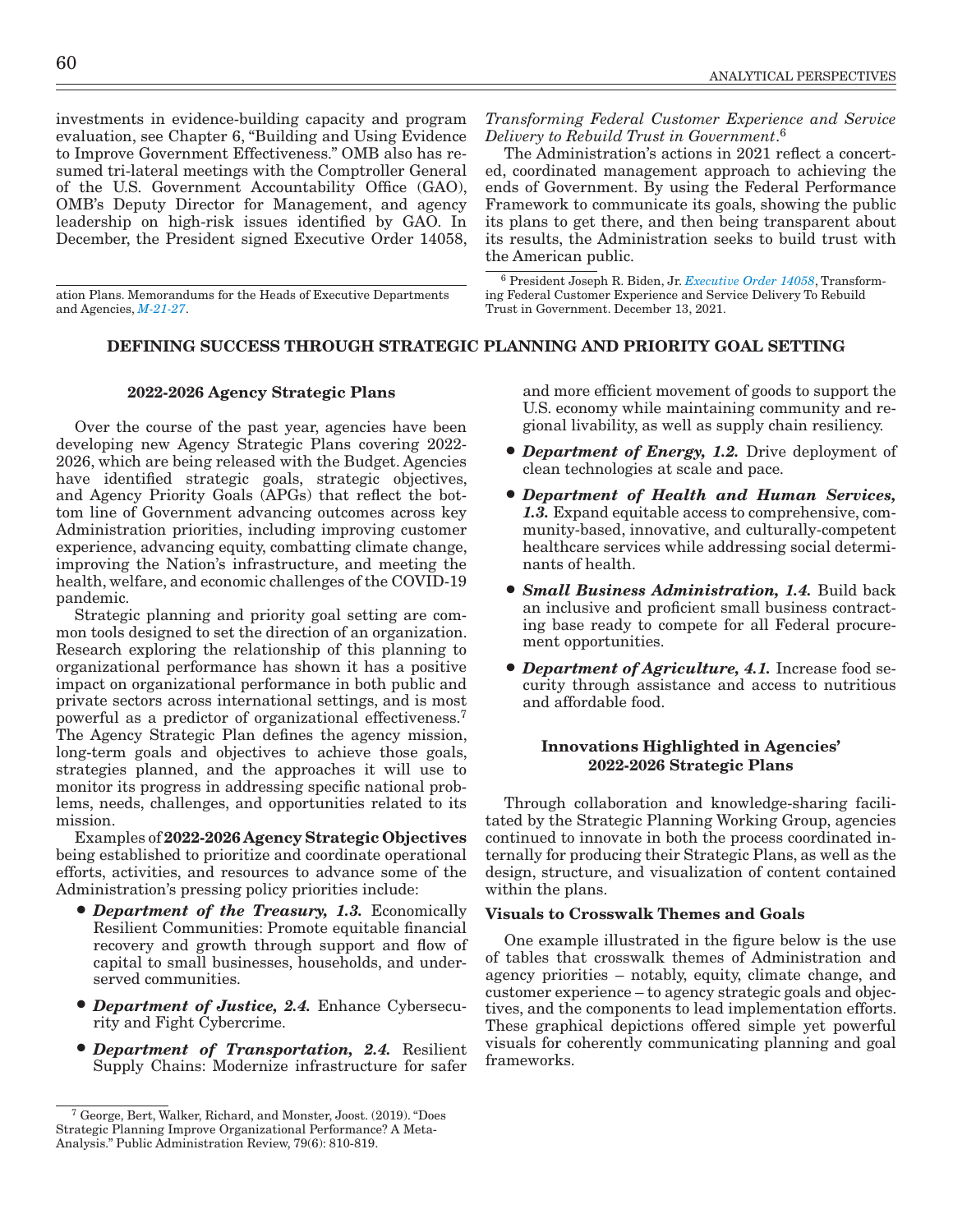# **Chart 5-1. Department of Treasury FY 2022-2026 Strategic Plan Crosswalk**

| Department of the Treasury > Strategic Plan 2022-2026<br>Strategic Plan Crosswalk |                                                           |                                                                                                                                                                                                                                                                                                                            |                          |                                                        |                    | Climate Change |                | <b>Customer Experience</b> |
|-----------------------------------------------------------------------------------|-----------------------------------------------------------|----------------------------------------------------------------------------------------------------------------------------------------------------------------------------------------------------------------------------------------------------------------------------------------------------------------------------|--------------------------|--------------------------------------------------------|--------------------|----------------|----------------|----------------------------|
|                                                                                   |                                                           |                                                                                                                                                                                                                                                                                                                            | <b>Treasury</b><br>leads | Treasury<br>supports                                   | Re-engaging Allies |                | Equity         |                            |
|                                                                                   | mote Equitable Economic<br>Growth and Recovery<br>Promote | Tax Administration and Policy Enhance tax compliance and service; improve tax policy design.                                                                                                                                                                                                                               | IRS, TP                  | TTB, EP                                                | 0                  | $^{\circ}$     | ◎              | $\circledcirc$             |
| Goal 1                                                                            |                                                           | Global Economic Leadership Generate sustainable and inclusive global economic growth.                                                                                                                                                                                                                                      | IA                       | EP, TP, TTB                                            | <u>ම</u>           | ◉              | $^{\circ}$     |                            |
|                                                                                   |                                                           | Economically Resilient Communities Promote equitable financial recovery and growth through<br>support and flow of capital to small businesses, households, and underserved communities.                                                                                                                                    | DF, ORP                  | TTB, OSDBU,<br>ASM, Fiscal,<br>EP                      |                    | ◉              | $^{\circledR}$ | $^{\circ}$                 |
|                                                                                   |                                                           | Resilient Housing Market Together with HUD and other federal agencies, promote a stable and<br>resilient housing market that expands fair and equitable access to homeownership and affordable<br>rental opportunities and protects taxpayers.                                                                             | DF                       | EP, TP, ORP                                            |                    |                | ◎              | 0                          |
|                                                                                   | <b>Enhance National Security</b>                          | Cyber Resiliency of Financial Systems and Institutions Harden assets and systems of<br>Treasury and the broader financial system to promote financial system resiliency.                                                                                                                                                   | ASM, DF                  | All Bureaus/<br><b>Offices</b>                         | $^{\circledR}$     |                |                | $\circledcirc$             |
| Goal 2                                                                            |                                                           | <b>Economic Measures to Advance National Security</b> Enhance and protect national security<br>through the application of targeted financial measures and review of certain foreign investments.                                                                                                                           | TFI, IA                  | <b>FinCEN</b>                                          | 0                  |                |                | $\circledcirc$             |
|                                                                                   |                                                           | <b>Modernize Sanctions Regime</b> Modernize the development, implementation, enforcement, and<br>maintenance of U.S. sanctions to ensure that sanctions remain a streamlined and effective foreign<br>policy and national security tool.                                                                                   | <b>TFI</b>               | IA                                                     | 0                  |                |                | $^{\circ}$                 |
|                                                                                   |                                                           | Transparency in the Financial System Increase transparency in the domestic and international<br>financial system.                                                                                                                                                                                                          | TFI/<br><b>FinCEN</b>    | IA, IRS                                                | <b>@</b>           | ◎              |                | ◎                          |
|                                                                                   | Protect Financial Stability<br>and Resiliency             | <b>Financial System Vulnerabilities</b> Identify and address current and emerging vulnerabilities to<br>the stability of the U.S. and global financial systems to support more sustainable and equitable growth.                                                                                                           | DF                       | IA, EP, OCC                                            | ◎                  | ◉              | $^{\circ}$     |                            |
| Goal 3                                                                            |                                                           | <b>Resilient Treasury and Municipal Securities Markets</b> Improve the resilience of critical<br>government securities markets to minimize borrowing costs over time and to support the critical roles<br>that these safe assets play in the global financial system.                                                      | DF                       | EP                                                     |                    | ◉              | $\circledcirc$ | ◎                          |
|                                                                                   |                                                           | Financial Innovation Encourage responsible financial sector innovation.                                                                                                                                                                                                                                                    | DF                       | IA, TFI, FinCEN,<br>Fiscal, Mint, BEP,<br>IRS, TP, OCC | ◎                  | ◎              | $\circledcirc$ | ◎                          |
|                                                                                   | <b>Combat Climate Change</b>                              | Global Climate Commitment and Leadership Use U.S leadership and commitment to<br>significantly enhance global action and mobilize and align financial flows to combat climate change<br>and enhance resilience within the new climate environment.                                                                         | IA                       | EP, DF, TP                                             | 0                  | ◉              | $^{\circ}$     |                            |
|                                                                                   |                                                           | <b>Climate Incentives and Investment</b> Create and promote incentives and policies for the private<br>sector to invest in climate-friendly and resilient projects and activities.                                                                                                                                         | EP                       | DF, TP,<br>IA, OCC                                     | 0                  | $^{\circ}$     | $^{\circ}$     |                            |
| Goal 4                                                                            |                                                           | <b>Climate-Related Financial Risks</b> Identify and mitigate key sources of climate-related financial risks<br>to macroeconomy, financial system, investors, governments including federal and subnational exposures,<br>and households, understanding that risks may have disparate impacts on disadvantaged communities. | DF                       | EP, ASM,<br>TP, IA, OCC                                | <b>ම</b>           | ◉              | $^{\circ}$     |                            |
|                                                                                   |                                                           | <b>Sustainable Treasury Operations</b> Improve Treasury's overall environmental and energy<br>sustainability and invest in Treasury Bureaus' adaptation and resiliency efforts to address climate<br>change impacts on operations and services.                                                                            | <b>ASM</b>               | All Bureaus/<br><b>Offices</b>                         |                    | ◉              | $\circledcirc$ | $\circledcirc$             |
|                                                                                   | <b>Modernize Treasury Operations</b>                      | Recruit and Retain a Diverse and Inclusive Workforce Recruit and retain a diverse<br>workforce that represents communities that Treasury serves.                                                                                                                                                                           | <b>ASM</b>               | All Bureaus/<br><b>Offices</b>                         |                    |                | $\circledcirc$ | $\circledcirc$             |
|                                                                                   |                                                           | Future Work Routines Transform the Department's work routines to support changing mission and<br>workforce needs.                                                                                                                                                                                                          | <b>ASM</b>               | All Bureaus/<br>Offices                                |                    | ◉              | $\circledcirc$ | $\circledcirc$             |
| Goal 5                                                                            |                                                           | Better Use of Data Increase timely access to and use of quality data and other types of evidence<br>to inform decision-making.                                                                                                                                                                                             | <b>ASM</b>               | All Bureaus/<br><b>Offices</b>                         |                    | ◎              | $^{\circ}$     | ◎                          |
|                                                                                   |                                                           | <b>Customer Experience Practices</b> Mature and embed strong customer experience practices<br>across the Department, establishing Treasury's reputation for consistently positive experiences.                                                                                                                             | <b>ASM</b>               | All Bureaus/<br>Offices                                |                    |                | $\circledcirc$ | ◎                          |

Source: The Department of Treasury

## Stronger Connections across Strategic Planning and Evidence-Building Activities

For example, in August 2021 OMB introduced new guidance to assist agencies in applying logic models as tools for connecting activities across strategic planning, implementation strategies, and evidence. More promising was the integration and coherence of planning evidenced by the discussion of these complementary activities in the plan's narrative. Throughout the strategic planning processes, agencies considered knowledge gaps that would need to be filled in order to achieve success, identifying

**Contract** 

 $\sim$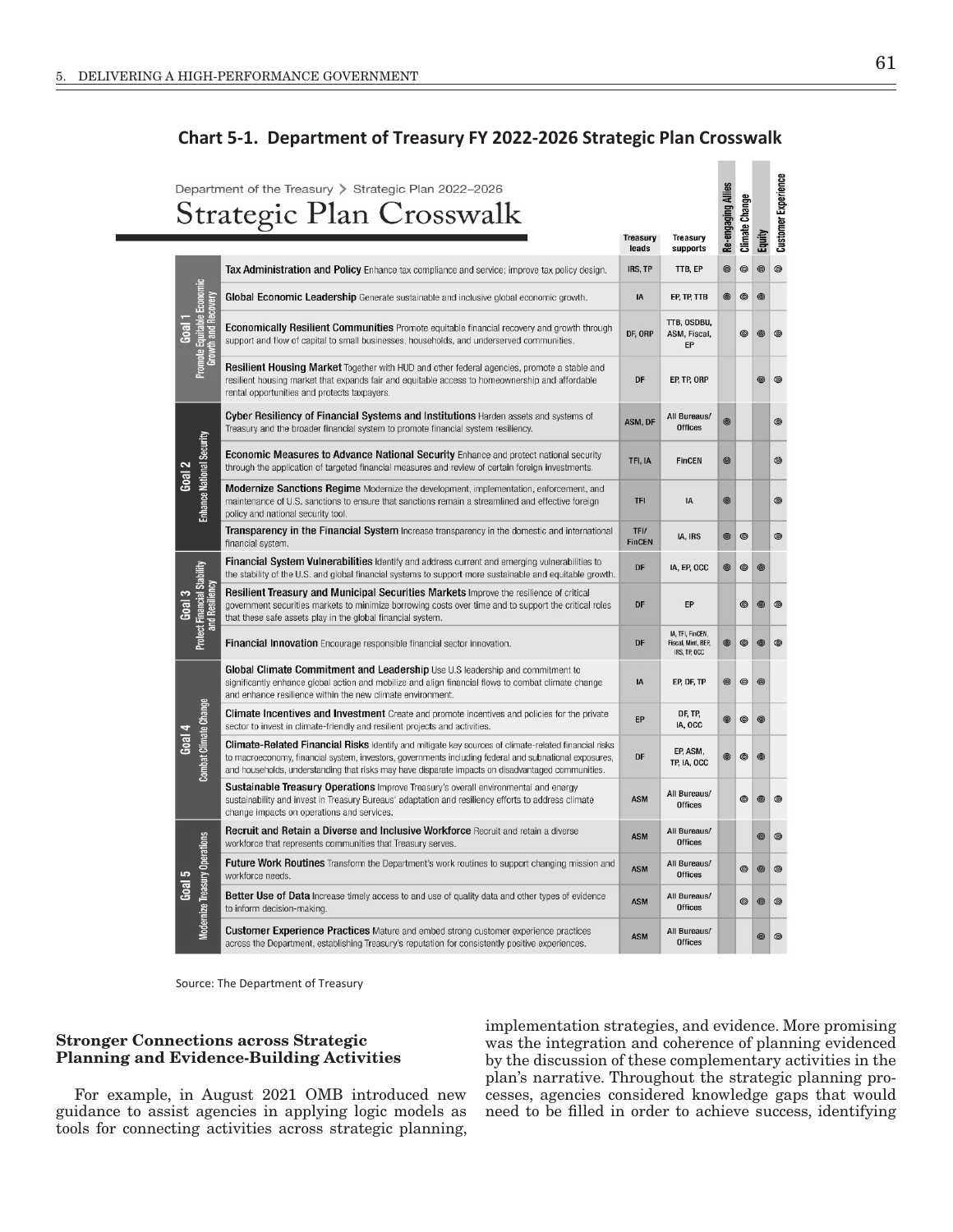these gaps in their Strategic Plan and explaining its connection to the Agency Learning Agenda.

## *Connecting Strategic Planning and Learning Agendas: Department of Housing and Urban Development (HUD)*

Strategic Objective: Advance Housing Justice: Fortify support for vulnerable populations, underserved communities, and Fair Housing enforcement.

HUD's Learning Agenda included several research questions related to this Strategic Objective that, when answered overtime, would strengthen the Department's evidence-base in measuring progress against the outcome to be achieved.

Example Learning Agenda questions include:

- What do early findings show about the experiences of voucher holders in jurisdictions with local source of income discrimination ordinances?
- Do home seekers with communication-related disabilities experience substantial barriers to information in seeking rental units?
- What are the barriers to applying for federal housing assistance, especially for individuals who are members of protected class groups or underserved communities, and would tools that facilitate applying for housing assistance address them?

## Integrating Risk in Strategy Development

Agency strategic planning processes and 4-year plans analyzed risks and considered how those risks would impact their strategic goals and objectives. For example, the Department of the Treasury's plan defined the Agency's Risk Appetite and how it would be used towards accomplishing its mission, while the example below from the Department of Labor's 2022-2026 Strategic Plan illustrates how risk analysis was considered in the context of its impact to achieving specific objectives at the Strategic Goal level.

## *Integrating Risk in Strategy Development: Department of Labor 2022-2026 Strategic Plan*

Strategic Goal 2: Ensure Safe Jobs, Essential Protections, and Fair Workplaces

Risk Analysis: Leading implementation efforts of Strategic Goal 2 are the Department's Occupational Safety and Health Administration (OSHA) and Mine Safety and Health Administration (MSHA). OSHA and MSHA have consistently faced short and long-term challenges in securing safe and healthful workplaces due to significant loss of staff over the last several years. To address this risk to public safety, both agencies will be undertaking significant recruitment, hiring, and onboarding of new staff over the next two years. This will include attracting a more diverse and inclusive talent pool, providing training and mentoring for them to assume their responsibilities, and then focusing on retaining talent for the long term. Ultimately, an increased cadre of skilled staff will result in improved safety and health outcomes for workers.

## Stakeholder Engagement to Build Trust

Agencies are encouraged to conduct stakeholder engagement and consult with the public, State, local, Tribal, and territorial governments, and representatives of nongovernmental researchers as they develop their Strategic Plan and Learning Agenda. Effective stakeholder engagement builds healthy, trusted relationships that benefit the public.

## *Stakeholder Engagement to Build Trust: Department of the Treasury (Treasury)*

To advance stakeholder engagement, Treasury initiated, for the first time ever, a government-to-government consultation with Tribal Leaders that led to a watershed moment for how Tribes are represented in the Department's Strategic Plan. Also for the first time ever, Treasury solicited input on its priorities from the public through bilingual channels, translating the Department's call for comment into Spanish and targeting outreach to key advocacy groups.

## *Stakeholder Engagement to Build Trust: Small Business Administration (SBA)*

To better collaborate across the Federal Government, the SBA partnered with the U.S. General Services Administration (GSA) to solicit input from Federal employees who work with the SBA. The feedback provided perspectives and insights on how the SBA can better collaborate with other agencies, improve equity, increase small business resilience, and further create efficiency of services. The responses were shared with SBA leadership, and where appropriate, incorporated into SBA's strategic planning process.

The SBA also conducted outreach with communities across the Nation to better understand how the Agency can best help small businesses locally. The Agency conducted listening sessions with representatives from Los Angeles, California; Detroit, Michigan; New York, New York; Portland, Maine; Portland, Oregon; Helena, Montana; Oklahoma City, Oklahoma; and Jackson, Mississippi. These sessions helped to ensure that the Agency received input from a variety of perspectives that face entrepreneurs of different races, ethnicity, gender, sexuality, disability status, and veteran status, as well as place-based and sector-specific issues.

## Embedding Equity with Mission Achievement in the Strategic Plan

On the first day of the Administration, President Biden signed Executive Order 13985, *Advancing Racial Equity and Support for Underserved Communities Through the Federal Government*. 8 As agencies began conducting eq-

<sup>8</sup> President Joseph R. Biden, Jr. *[Executive Order 13985](https://www.whitehouse.gov/briefing-room/presidential-actions/2021/01/20/executive-order-advancing-racial-equity-and-support-for-underserved-communities-through-the-federal-government/)*, Advancing Racial Equity and Support for Underserved Communities Through the Federal Government. January 20, 2021.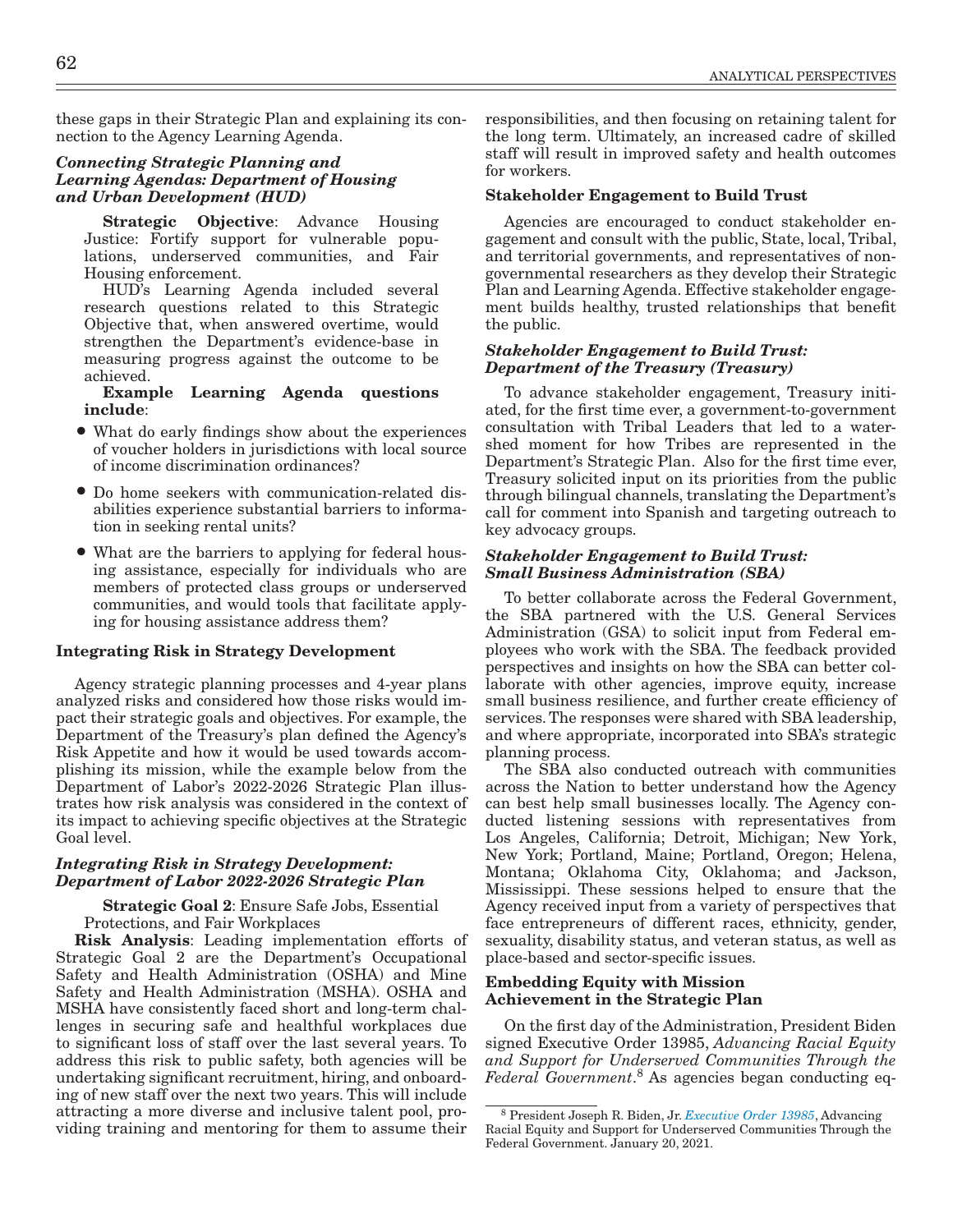uity assessments and assembling equity action plans in accordance with this Executive Order, they also ensured their strategic plans had a strong alignment with the Administration's equity priority. Nearly every agency's strategic plan reflects this alignment by expressing equity as a cross-cutting theme, setting a goal or objective involving equity, or describing specific strategies that the agency will pursue to advance equity.

## *Embedding Equity with Mission Achievement: Department of Justice (DOJ)*

## Strategic Objective: Expand Equal Access to Justice

Strategy: Accelerate Justice System Innovation

The Department will reinvigorate the Office for Access to Justice (ATJ), positioning it to advance statutory, policy, and practice changes that improve access to justice, with racial equity and economic justice at the forefront. ATJ will work across the Department and across the Executive Branch—including through the Legal Aid Interagency Roundtable—to leverage Federal resources to improve equal access to justice. In particular, ATJ will focus on reducing structural barriers that hold back courts and legal service providers from successful transformation and will work to accelerate innovation in the administrative proceedings that the Department manages. ATJ will also facilitate partnerships to achieve equal access to justice objectives, establishing strategic partnerships not only with State, local, Tribal, and territorial governmental actors, as well associal service providers, public defenders, civil legal aid providers, courts, community members, and legal technology experts.

The Department also recognizes that access-to-justice policies must extend beyond the judicial process. We will expand research and innovative strategies to promote less lawyer-intensive and court-intensive solutions to legal problems. We will promote fair and efficient systems that produce resolutions based on the facts and applicable law and ensure that participants are heard, treated fairly, and understand outcomes. In addition, we will ensure that the Department's grants, and the services and programs funded by those grants, further access to justice.

#### 2022-2023 Agency Priority Goals (APGs)

Agency Priority Goals are used to achieve an agency's near-term, implementation-focused priorities. Agencies establish Priority Goals every two years and use clearly identified Goal Leaders and Deputy Goal Leaders and quarterly metrics and milestones to manage progress. Agency Chief Operating Officers (generally, Deputy Secretaries or Deputy Administrators) lead quarterly

data-driven performance reviews to overcome barriers and accelerate performance results. Progress on APGs is updated publicly on a quarterly basis with data and progress reported on *[Performance.gov](http://www.performance.gov/)*.

 $OMB$  provided guidance<sup>9</sup> to agencies on priority goalsetting efforts, encouraging specific alignment of both strategic objectives and APGs with the Administration's policy priorities, including, in particular, continued work to meet the health, welfare, and economic challenges of the COVID-19 pandemic, advance equity, and address climate change.

Many of the most pressing challenges facing Government do not fit neatly within the boundaries of a single agency. OMB's guidance encouraged agencies during this round of goal setting to set joint Agency Priority Goals representing proactive interagency partnerships in areas where programs from multiple agencies must work together to achieve a common outcome.

Major agencies, working in collaboration with OMB, announced their 2022-2023 APGs on Performance.gov concurrent with the Budget. Examples of 2022-2023 Agency Priority Goals include:

- Department of Transportation / Department of Energy. *Joint Goal* on deploying Electric Vehicle (EV) charging stations under the Infrastructure Investment and Jobs Act (also known as the Bipartisan Infrastructure Law, BIL).
- Department of State / U.S. Agency for International Development. *Joint Goals* to:
- Combat global climate change by advancing climateresilient, net zero emissions development around the world.
- Achieve control of the HIV epidemic in PEPFARsupported countries. To achieve and sustain control of the HIV/AIDS epidemic, PEPFAR will continue to deliver equitable, people-centered HIV prevention and treatment services for millions of men, women, and children.
- Expand inclusive and equitable recruitment, hiring, and retention practices that contribute to diverse workforces across demographic groups. Expand Diversity Equity, Inclusion, and Accessibility of their workforce.
- Department of Commerce / Department of Agriculture. *Joint Goal* to expand access to affordable, reliable, high-speed broadband internet, with a focus on communities in greatest need.
- Department of Housing and Urban Development. By September 30, 2023, protect families from lead-based paint and other health hazards by mak-

<sup>9</sup> U.S. Office of Management and Budget (OMB). (2021, March 24). Update to Implementation of Performance Management Statutes. Memorandum for the Heads of Executive Departments and Agencies, *[M-21-22](https://www.whitehouse.gov/wp-content/uploads/2021/03/M-21-22.pdf)*.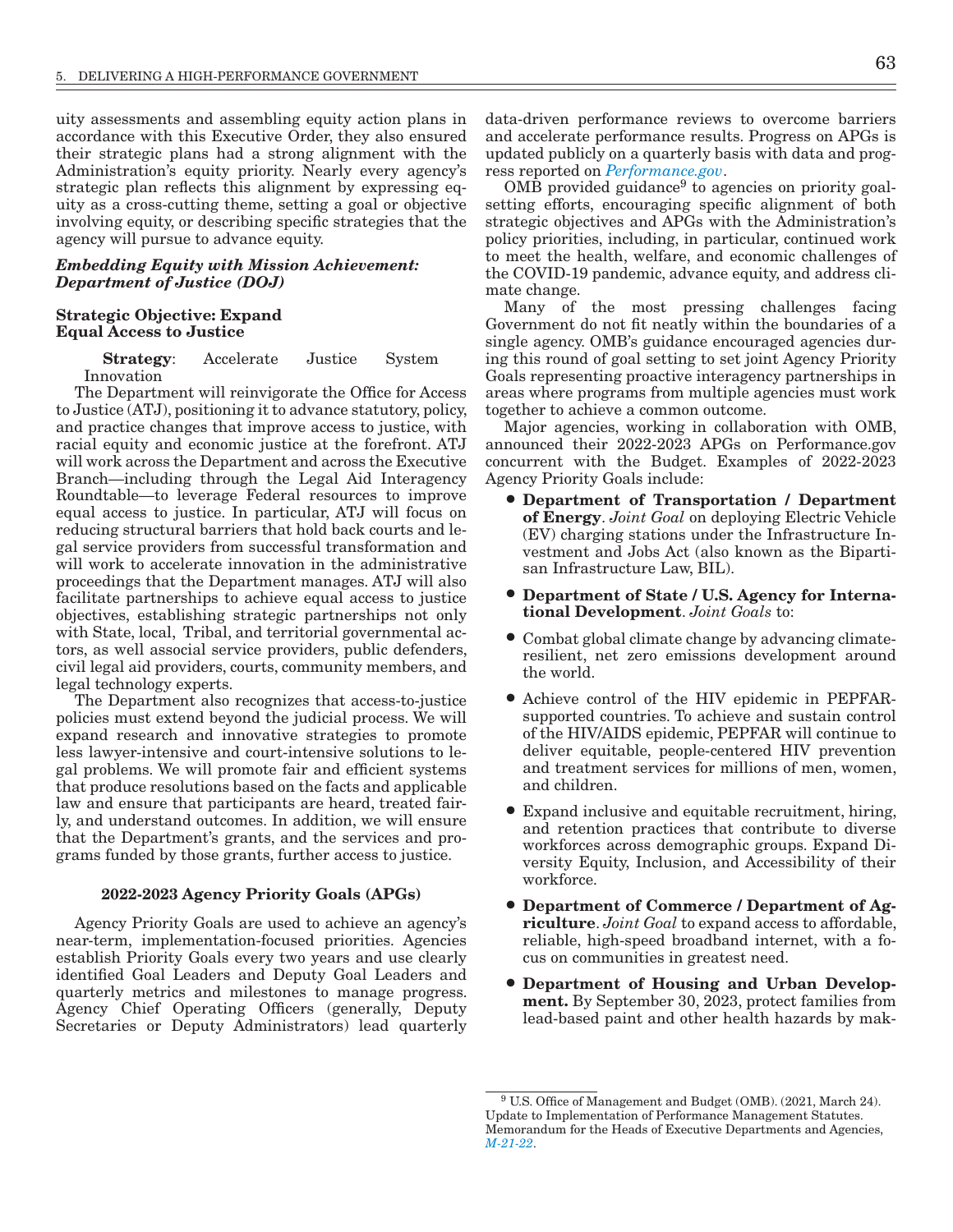ing an additional 20,000 units of at-risk housing units healthy and lead-safe residents.

- Department of the Interior. By September 30, 2023, the Department of the Interior will complete plan reviews and environmental analyses for projects capable of cumulatively generating 14.8 gigawatts (GW) of commercial offshore wind energy capacity and hold 5 renewable energy lease sales to support the national goal of deploying 30 GWs of offshore wind capacity by 2030.
- Department of Justice. Ransomware attacks cause financial losses and other harms to targeted governments, critical infrastructure, and industry. By September 30, 2023, the Department will enhance its efforts to combat ransomware attacks by: 1) increasing the percentage of reported ransomware incidents from which cases are opened, added to existing cases, or resolved within 72 hours to 65%; and 2) increasing the number of ransomware matters in which seizures or forfeitures are occurring by 10%.
- Department of Veterans Affairs. By September 30, 2023, Veterans Experience trust scores among underserved populations will increase by 3% over an FY 2022 baseline with an aspirational goal of 90%.
- National Aeronautics and Space Administration (NASA). By September 30, 2023, NASA will complete commissioning of the James Webb Space Telescope, the most powerful and complex space

telescope ever built, and begin Webb's Cycle 2 observations.

- Office of Personnel Management (OPM). By September 30, 2023, help Infrastructure Investment and Jobs Act (IIJA) agencies fill 75 percent of surge hiring positions identified in the first quarter of FY 2022.
- Small Business Administration (SBA). By September 30, 2023, the SBA will increase Federal contracting awards to small disadvantaged businesses (SDBs) to 12%, promoting diversity, equity, inclusion, and accessibility to help more Americans realize their entrepreneurial dreams while growing the U.S. industrial base.

Federal agencies continue to build upon the successes and performance outcomes achieved over previous twoyear cycles while charting new and even more ambitious priority performance goals. Marking the eighth cohort of APGs since their initial establishment, 10 these APGs reflect the Administration's commitments in near-term performance improvement outcomes that at the same time advance progress towards longer-term, outcome-focused strategic goals and objectives within each agency's four-year strategic plan.

<sup>10</sup> Agency High Priority Performance Goals were the predecessor to the Agency Priority Goal, first established in "*[Delivering a High Per](https://www.govinfo.gov/content/pkg/BUDGET-2011-PER/pdf/BUDGET-2011-PER.pdf#page=87)[formance Government](https://www.govinfo.gov/content/pkg/BUDGET-2011-PER/pdf/BUDGET-2011-PER.pdf#page=87)*." In the President's Budget for Fiscal Year 2011: *Analytical Perspectives* (pp. 73-90). The conceptual framework and requirements for High Priority Performance Goals were subsequently codified into statute through enactment of the GPRA Modernization Act of 2010, and expanded through OMB guidance via the Federal Performance Framework in OMB Circular A-11, Part 6, *[Section 250](https://www.whitehouse.gov/wp-content/uploads/2018/06/s250.pdf)*.

### IMPROVING GOVERNMENT THROUGH DELIVERY OF SECURE FEDERAL SERVICES AND EXCELLENT CUSTOMER EXERPIENCE

People are at the center of everything the Government does. In their daily lives as well as in critical moments of need, people rely on Federal services to help support them through disasters, advance their businesses, provide opportunities for their families, safeguard their rights, and aid them in rebuilding their communities. That is why the Federal Government must center its services on those who use them—delivering simple, secure, effective, equitable, and responsive solutions for all whom the Government serves.

Whether seeking a loan, Social Security benefits, veterans benefits, or other services provided by the Federal Government, individuals and businesses expect Government customer services to be efficient and intuitive, just like services from leading private-sector organizations. Yet on Forrester's 2020 Customer Experience (CX) Index, the Federal sector's average score is 10.7 points behind the private sector average and lower than any other industry or sector studied. Nearly half of the bottom 5% of the U.S. CX Index Rankings are Federal agencies.

The PMA prioritizes efforts to improve the experience of those the Government serves—all of the people, families, businesses, organizations, and communities across America, especially those communities that are underserved by Government—when they use Government services. This focus on customer experience will not only improve the delivery, efficiency, security, and effectiveness of Government programs, it will advance equity and enhance everyday interactions with public services and uplift the lives of those who need them the most.

OMB Circular A-11 Section 280 establishes Government-wide standards for mature customer experience organizations and high-performance service delivery in Government. Specifically, the Government has designated 35 High-Impact Service Providers (HISPs) in Federal agencies as key service providers due to the volume and types of benefits, services, and programs they deliver to the public. These HISPs commit to putting their customers at the center of everything they do and to actions that demonstrate this commitment, including modernizing programs, reducing administrative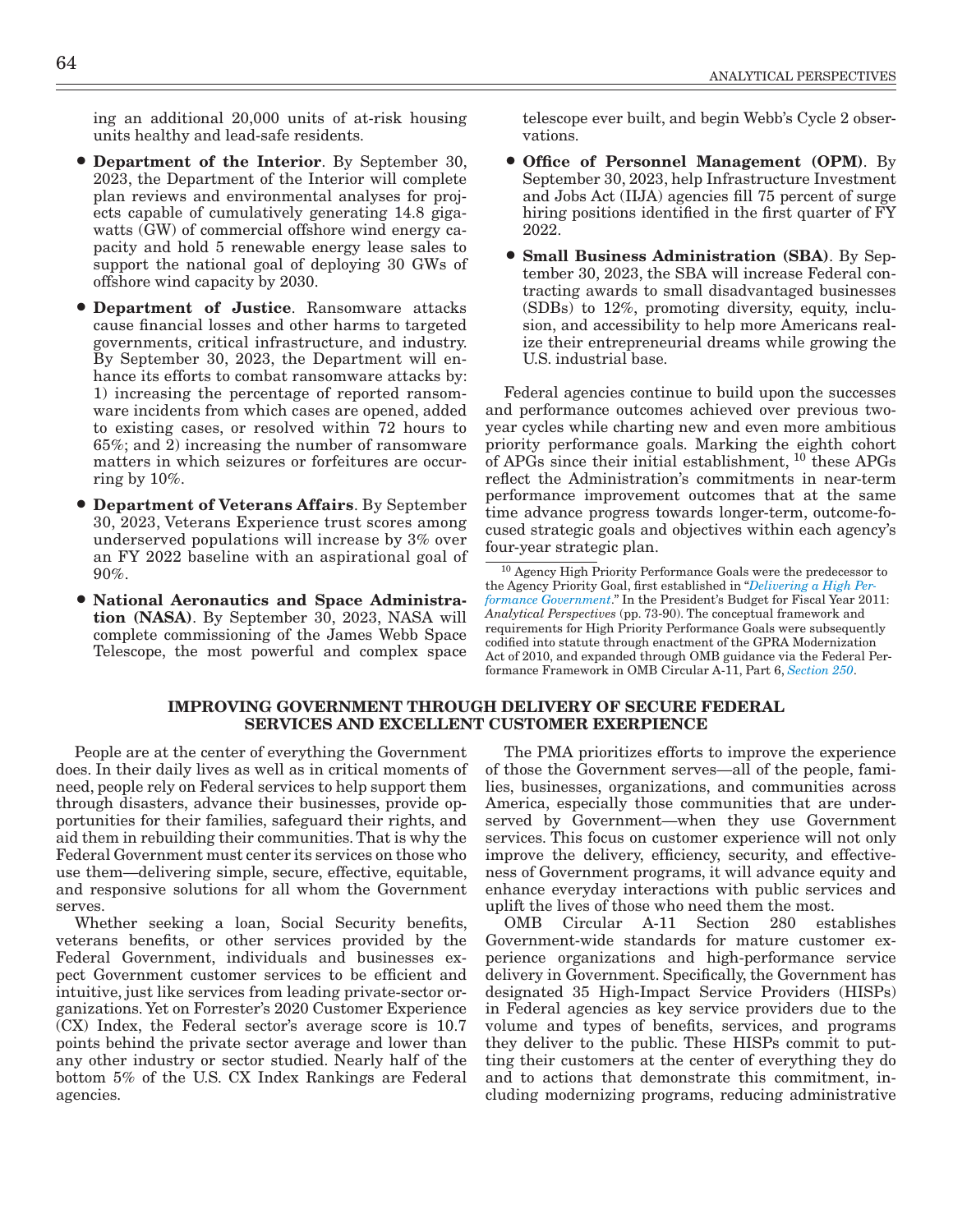burdens, and piloting new online tools and technologies that can provide a simple, seamless, and secure customer experience.

Since the most important moments in people's lives sometimes do not fall under the purview of a single agency, the PMA and Section 280 charge the President's Management Council with the routine designation of cross-agency "life experiences" for improvement (e.g., surviving a natural disaster) that do not fit neatly within one agency's mission area.

In December 2021, President Biden acted to improve Government service delivery by signing the Executive Order on Trans-forming Federal Customer Experience and Service Delivery to Rebuild Trust in Government. This Executive Order directs Fed-eral agencies to put people at the center of everything the Government does. Specifically, the Executive Order includes 36 customer experience improvement commitments across 17 Federal agencies, all of which aim to improve people's lives and the delivery of Government services. The Executive Order also creates a sustained, cross-Government service delivery process that aligns to the moments that matter most in people's lives – like turning 65, having a child, or applying for a small business loan. As part of this framework, the Administration will work to identify and define critical services that meet customers' needs and expectations, assess performance delivery and report it publicly, incorporate customer feedback during each interaction, and ultimately ensure services deliver a better experience to the public. Every interaction between the Government and the public, whether it involves filing taxes or renewing a passport, is an opportunity to deliver the value, service, and efficiency that the public expects and deserves.

#### CONDUCTING DATA-DRIVEN PERFORMANCE REVIEWS

Conducting routine, data-driven performance reviews led by agency leaders on a set of the agency's performance improvement priorities is a management practice proven to produce better results. Incorporating a range of quantitative and qualitative evidence, regular reviews provide a mechanism for agency leaders to review the organization's performance and bring together the people, resources, and analysis needed to drive progress on agency priorities, both mission focused and management goals. Frequent data-driven performance reviews should reinforce the agency's priorities and establish an agency culture of continuous learning and improvement, sending a signal throughout the organization that agency leaders are focused on effective and efficient implementation to improve the delivery of results. Planning activities related to Agency Learning Agendas, annual Evaluation Plans, and Capacity Assessments required by the Foundations

for Evidence-Based Policymaking Act of 2018 (i.e., "Evidence Act") reinforce this culture of learning and improvement, which is cultivated by the data-driven performance review.

Research by Moynihan and Kroll's  $(2016, 2021)^{11}$  examining the impact of GPRAMA routines on a key behavioral outcome of the Federal Performance Framework—the use of performance information for decision-making—finds high positive correlations. Such findings regarding performance information use are embodied in two primary

Moynihan, Donald, and Alexander Kroll. (2021). "Tools of Control? Comparing Congressional and Presidential Performance Management Reforms." Public Administration Review 81(4): 599–609.



**Chart 5-2. Conceptual Framework for the Annual Data-driven Review of Strategic Objectives**

<sup>11</sup> Moynihan, Donald, and Alexander Kroll. (2016). "Performance management routines that work? An early assessment of the GPRA Modernization Act." Public Administration Review 76(2): 314–323.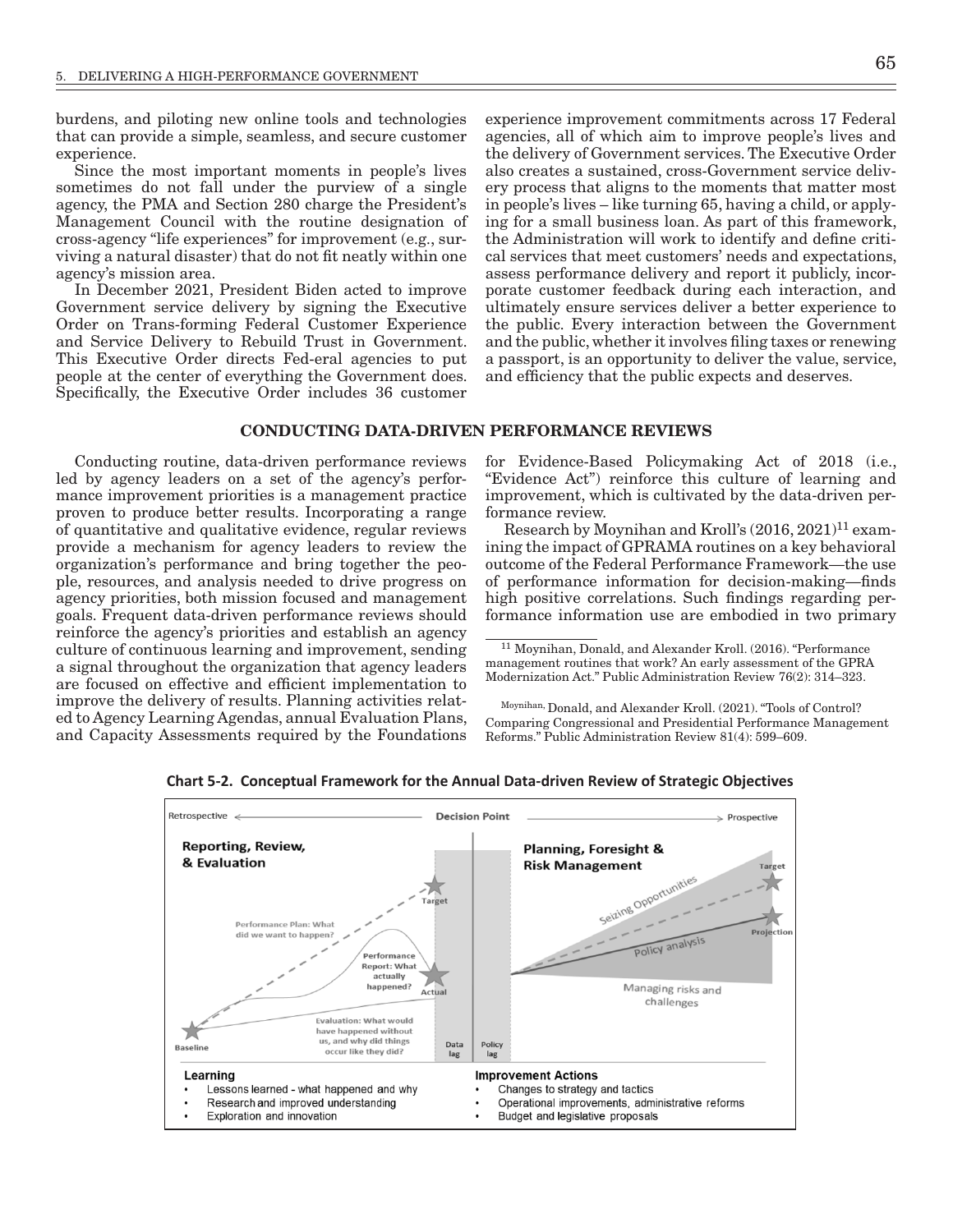routines of frequent, data-driven performance reviews within the Framework: the quarterly data-driven performance review of APGs; and the annual data-driven strategic review of agency strategic objectives.

Whether they are following the quarterly cadence for APGs, or the annual cadence for strategic objectives, these practices are being used to inform strategic and operational decision-making, budget formulation, and near-term agency actions by following a few key principles. First, agencies are afforded significant flexibility in designing the performance review process to fit and accommodate a diversity of organizational attributes, including the agency's mission, leadership preferences, organizational structure, and culture. Second, data-driven performance reviews, and particularly quarterly reviews of APGs, are conducted with the appropriate goal leader to assess progress achieved during the most recent quarter, overall trend data, and the likelihood of meeting the planned level of performance. During such sessions, goal leaders

are held accountable for knowing whether or not their performance indicators are trending in the right direction at a reasonable speed and, if they are not, for understanding why they are not and for having a plan to accelerate progress on the goal.

The figure below represents a graphic depiction of how these principles are applied to provide a conceptual framework for the annual data-driven strategic review of strategic objectives, which are treated as the primary unit for strategic analysis and decision-making.

Based on feedback, the Federal Performance Framework's strategic review policy continues to confer a range of benefits, including improved interagency collaboration, a chance to identify evidence gaps and opportunities to improve data quality to in-form better resource allocation decisions, and further utilizing datadriven performance reviews to improve decision-making as part of the formulation process for the budget.

## COMMUNICATING PERFORMANCE RESULTS AND INFORMATION TRANSPARENTLY

To improve the usefulness of program information through reporting modernization, a central website, Performance.gov, makes finding and consuming performance information easier for the public, Congress, delivery partners, agency employees, and other stakeholders. First established in 2010, Performance.gov continues to offer an online portal to Federal performance management efforts, helping to improve accountability by providing one centralized reporting location to find information on agency programs, goals, and regular progress updates towards achieving APGs and CAP Goals.

This Administration has continued to develop the Performance.gov platform as a primary means to inform the public on the management initiatives and performance improvements major Federal agencies are making, which allows for an increased and expanded ability to communicate directly with the American public. Site traffic has increased steadily over the years, even throughout administration transitions.

Enhancements to the site that make agency performance information more discoverable have also been made to coincide with the 2023 Budget. For example, with goals and strategic objectives have been posted to the site making this information more easily viewable. Presented on Performance.gov, Strategic Objectives represent, in the aggregate, the 'bottom-line' of the Federal Government. Offering increased transparency into strategic objectives enhances not only how agency's strategic goal frameworks are visualized, but also elevates their role and function within agency strategic planning and reviews for improving organizational performance.

release of the President's 2023 Budget, agency strategic

Through these enhancements to date, along with other planned in future site updates including accompanying social media channels, the Administration continues to support the evolution of Performance.gov from a site that is not just a GPRAMA-compliance tool, but also one that builds trust in Government by communicating performance results effectively and offering a cohesive, comprehensive view of Federal performance and management. A new complementary site, Evaluation.gov, also offers a comprehensive view of agency evidence-building plans and associated program evaluation activities and resources.

## THE STATE OF THE FEDERAL PERFORMANCE FRAMEWORK

At its core, the Federal Performance Framework and its associated practices and routines represent a tool by which the means of Government can be applied to deliver results for the people of the United States. The 1993 GPRA framework was organized around a strategic plan with annual performance plans and reports. The GPRA Modernization Act of 2010 updated and modernized the original 1993 GPRA, seeking to incorporate more recent lessons learned from the public and private sector management research practices. The GPRA Modernization Act reinforced core organizational performance and management routines and practices for Federal agencies by creating an updated statutory framework with a renewed

focused on organizational strategic planning, priority goal setting, and enhanced public reporting of progress and results achieved. It shifted focus towards supporting leadership in identifying and accomplishing their top priorities within the framework; clarifying roles and responsibilities of agency COOs, Performance Improvement Officers, and Goal Leaders; and emphasizing the use of performance information and evidence for decision-making by agency leadership.

Although initially grounded in the provisions of the GPRA Modernization Act, the Federal Performance Framework continues to evolve to accommodate the layering of Government-wide, management focused leg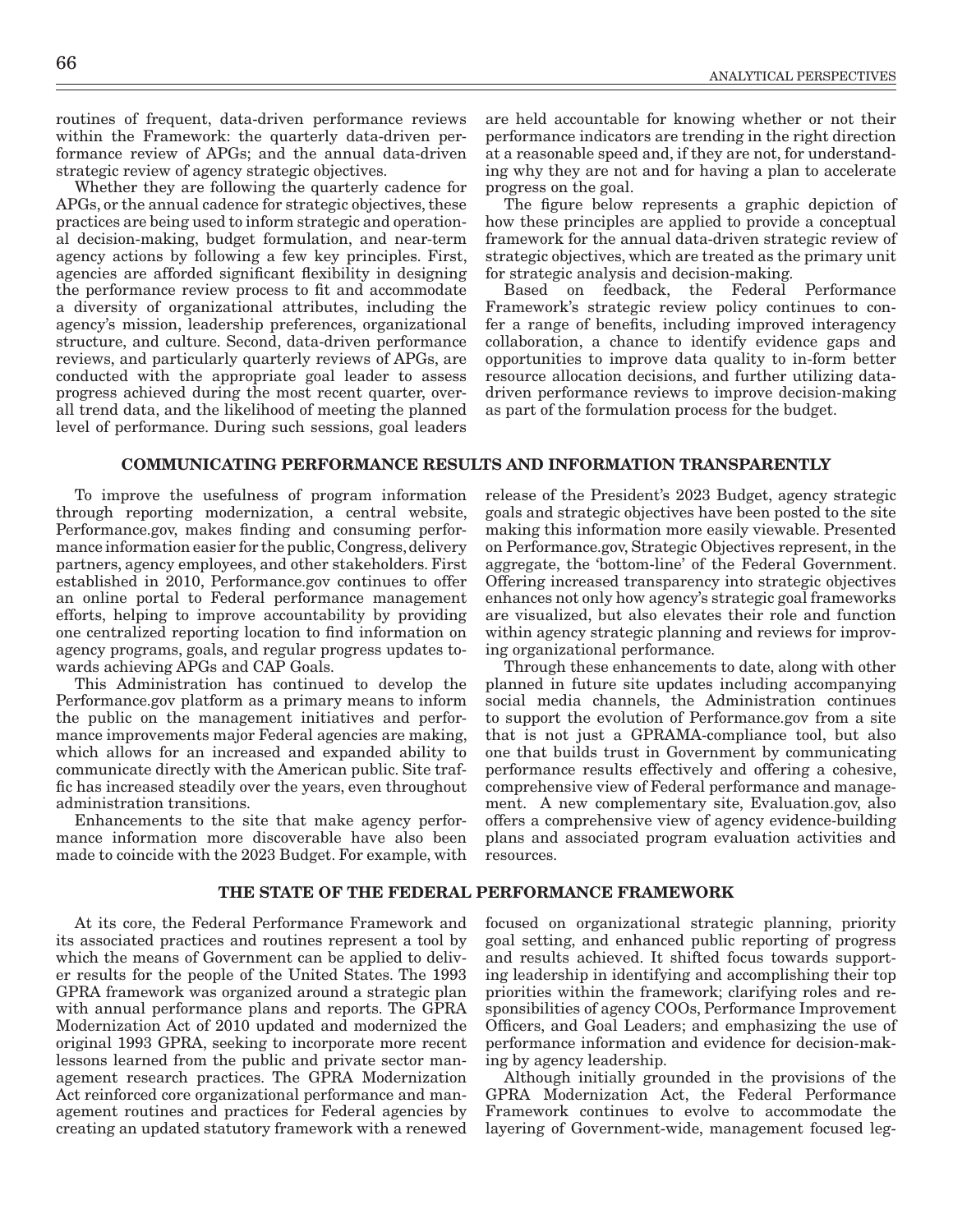islation and initiatives that have been introduced to improve overall organizational performance by applying increasingly specialized decision-support functions and skillsets. Over the years, the Framework has incorporated both the introduction of related legislative requirements (e.g., the Foundations for Evidence-Based Policymaking Act of 2018, the Program Management Improvement Accountability Act) and management initiatives (e.g., Customer Experience, Enterprise Risk Management) that respond to a recognition of the need for increasingly sophisticated approaches to managing the organizational complexities of Federal agencies.

There is evidence from agencies and academic researchers showing the routines and practices established by GPRA Modernization Act and codified into the Framework through OMB's guidance are contributing to increased use of performance information. Specifically, research by Moynihan and Kroll demonstrates that the current GPRAMA routines are not only driving greater use of performance information in decision-making by managers  $(2016)$ ,<sup>12</sup> but specifically when compared to earlier management reforms – which failed to show positive correlations with increased manager use of performance information  $(2020).<sup>13</sup>$  The Government Accountability Office (GAO) recently examined the use of performance information by Federal managers. Using a series of questions known as the performance information index developed by the GAO, results from their 2020 Managers Survey found an increase in the overall use of performance information Government-wide, from 3.39 in 2017 to 3.64 in 2020.14 In fact, the 2020 results from the GAO reflect the highest increase since the GAO developed the index in 2007. Moreover, the GAO further

This chapter has offered descriptive insight into the Federal Performance Framework, illustrating progress that has been achieved in both its evolution and application by Federal agencies. The annual Federal Employee Viewpoint Survey (FEVS) question that asks "My agency is successful at accomplishing its mission" is one of the primary indicators being used at OMB to measure how well the Federal Performance Framework is working to enable mission achievement at agencies. Along with the upward trends being reported across many other FEVS questions, results from the most recent 2020 FEVS saw one of the highest increases in percent positive responses of respondents reporting "Strongly Agree or Agree" to the found that managers reported significantly greater use of performance information in decision-making when their programs were subject to data-driven reviews.15

Despite these promising trends and findings on the advantages the Performance Framework can convey to overall organizational performance and data-driven decision-making, the Administration recognizes there are inherent challenges with the Framework, some of which are common to implementing any common system for performance management across complex organizations. Accumulating over several years of implementation and organizational learning, the following challenges emerge as intrinsic to the Framework:

- Meeting the needs of separate, independent branches of the Federal Government that can at times have divergent incentive structures;
- Balancing the value of providing transparency and maintaining management routines with the administrative burden of performance reporting.
- Facilitating collaboration and coordination in areas that require multiple organizations working together to achieve an outcome;
- Orientation toward compliance activities over usefulness to agency leadership in assessing progress toward outcomes;
- Unevenness across agencies of capacity and capabilities--including technical expertise, staffing, and data--to do this work in increasingly complex organizational environments; and
- Limited tenure of leadership at agencies.

Although some of these barriers are inherent to most systems for performance management for complex organizations, OMB and agencies nonetheless continue efforts to address such challenges to improve overall efficacy and utility of the Framework.

#### **CONCLUSION**

question "My agency is successful at accomplishing its mission."

Leadership engagement, clear goals, measurement, analysis of progress, and frequent progress reviews to find and promote what works and fix or eliminate what does not are keys to improving the lives of the American people. Implementation of the Federal Performance Framework and its application since 2010 are leading to increased use of data and performance information to drive the decision-making needed for organizational performance improvement at Federal agencies—particularly where previous systems have been less effective. As Federal managers have an important obligation to ensure that every dollar spent delivers equitable and effective

<sup>12</sup> Moynihan, Donald, and Alexander Kroll. (2016). "Performance management routines that work? An early assessment of the GPRA Modernization Act." Public Administration Review 76(2): 314–323.

<sup>&</sup>lt;sup>13</sup> Moynihan, Donald, and Alexander Kroll. (2021). "Tools of Control? Comparing Congressional and Presidential Performance Management Reforms." Public Administration Review 81(4): 599–609.

<sup>14</sup> U.S. Government Accountability Office (GAO). (2021). Evidence-Based Policy Making: Survey Results Suggest Increased Use of Performance Information across the Federal Government. *[GAO-22-103910](https://www.gao.gov/assets/gao-22-103910.pdf)* (November, 2021).

<sup>15</sup> U.S. Government Accountability Office (GAO). (2021). Evidence-Based Policy Making: Survey Results Suggest Increased Use of Performance Information across the Federal Government. *[GAO-22-103910](https://www.gao.gov/assets/gao-22-103910.pdf)* (November, 2021).